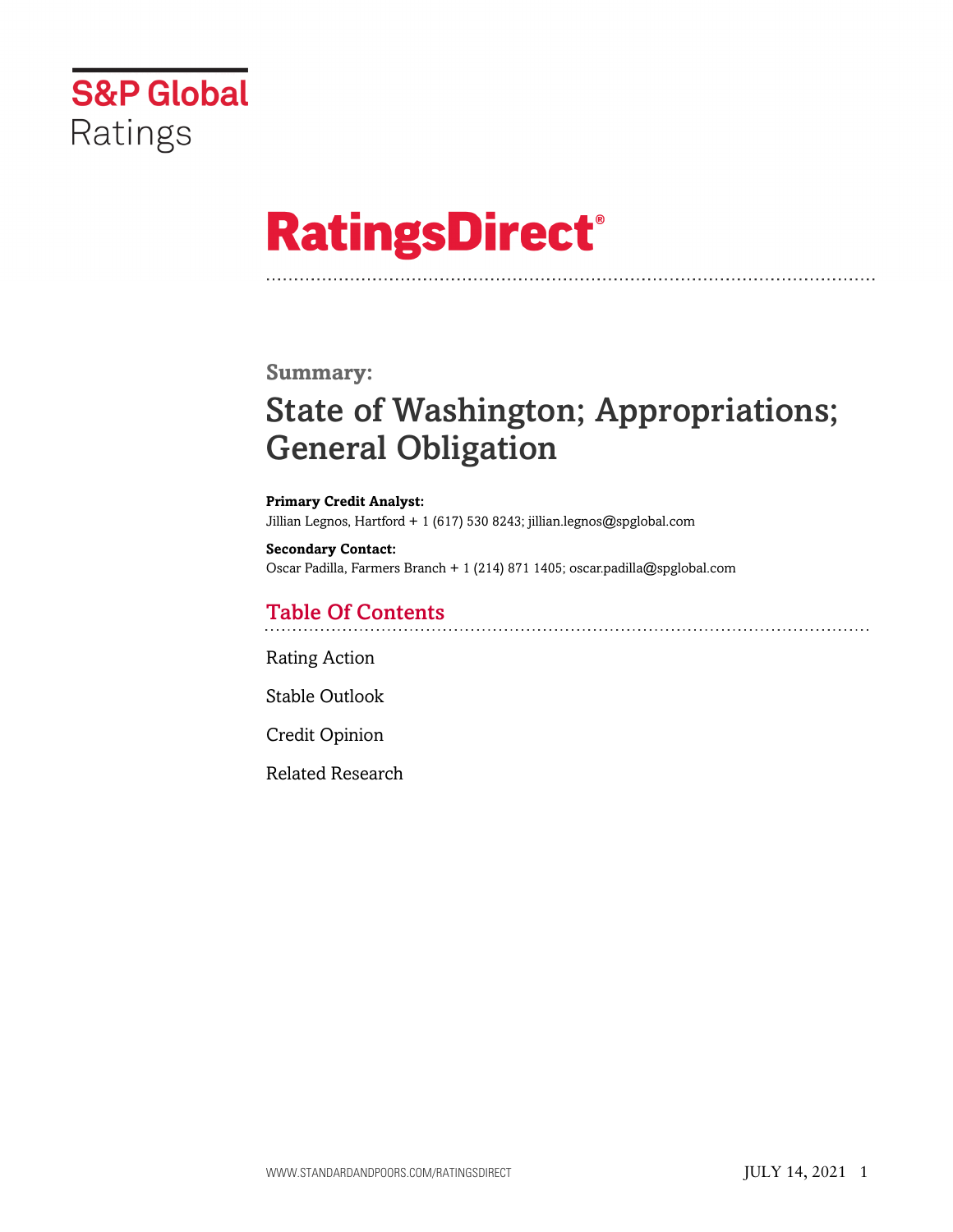### **Summary:**

# State of Washington; Appropriations; General **Obligation**

| $AA + /$ Stable                                                      | Affirmed        |  |  |  |
|----------------------------------------------------------------------|-----------------|--|--|--|
| State of Washington var purp GO rfdg bnds ser R-2021C due 08/01/2036 |                 |  |  |  |
| $AA+$ /Stable                                                        | Rating Assigned |  |  |  |
| State of Washington MVFT/VRF GO bnds ser 2021F due 06/01/2046        |                 |  |  |  |
| AA+/Stable                                                           | Affirmed        |  |  |  |
| <b>FYI Properties, Washington</b>                                    |                 |  |  |  |
| State of Washington, Washington                                      |                 |  |  |  |
| FYI Properties (Washington) APPROP                                   |                 |  |  |  |
| AA/Stable                                                            | Affirmed        |  |  |  |
|                                                                      |                 |  |  |  |

# <span id="page-1-0"></span>Rating Action

S&P Global Ratings assigned its 'AA+' long-term rating to the State of Washington's:

- \$608.5 million series 2022A various-purpose general obligation (GO) bonds;
- \$42.9 million series 2022B motor vehicle fuel tax GO bonds; and
- \$93.4 million series 2022T (taxable) GO bonds.

At the same time, S&P Global Ratings affirmed its 'AA+' long-term and underlying ratings on Washington's GO and motor vehicle fuel tax debt outstanding, and its 'AA' rating on the state's appropriation-backed debt outstanding. We rate these appropriation-backed debt obligations one notch lower than our rating on the state to reflect the service contract and lease payments appropriated by the state legislature for the bonds. The outlook on all ratings is stable.

Our rating on the state's GO bonds reflects Washington's full faith, credit, and taxing powers. The motor vehicle fuel tax GO bonds are also secured and expected to be paid by motor vehicle fuel taxes. The motor vehicle fuel tax and vehicle-related fees GO bonds are also secured by, and expected to be paid from, motor vehicle fuel taxes and vehicle-related fees. The triple-pledge motor vehicle fuel tax GO bonds outstanding are additionally secured by, and expected to be paid from, certain toll revenues.

#### Credit overview

We believe Washington's credit profile is stabilized by strong fiscal management practices and projections for strong economic growth relative to the nation. Specifically, the state's revenue forecasting practices are strong, in our view, and Washington has a history of making budget adjustments based on material changes to its forecasts. While we expect that the importance of exports to the state's economy and challenges plaguing the state's aerospace industry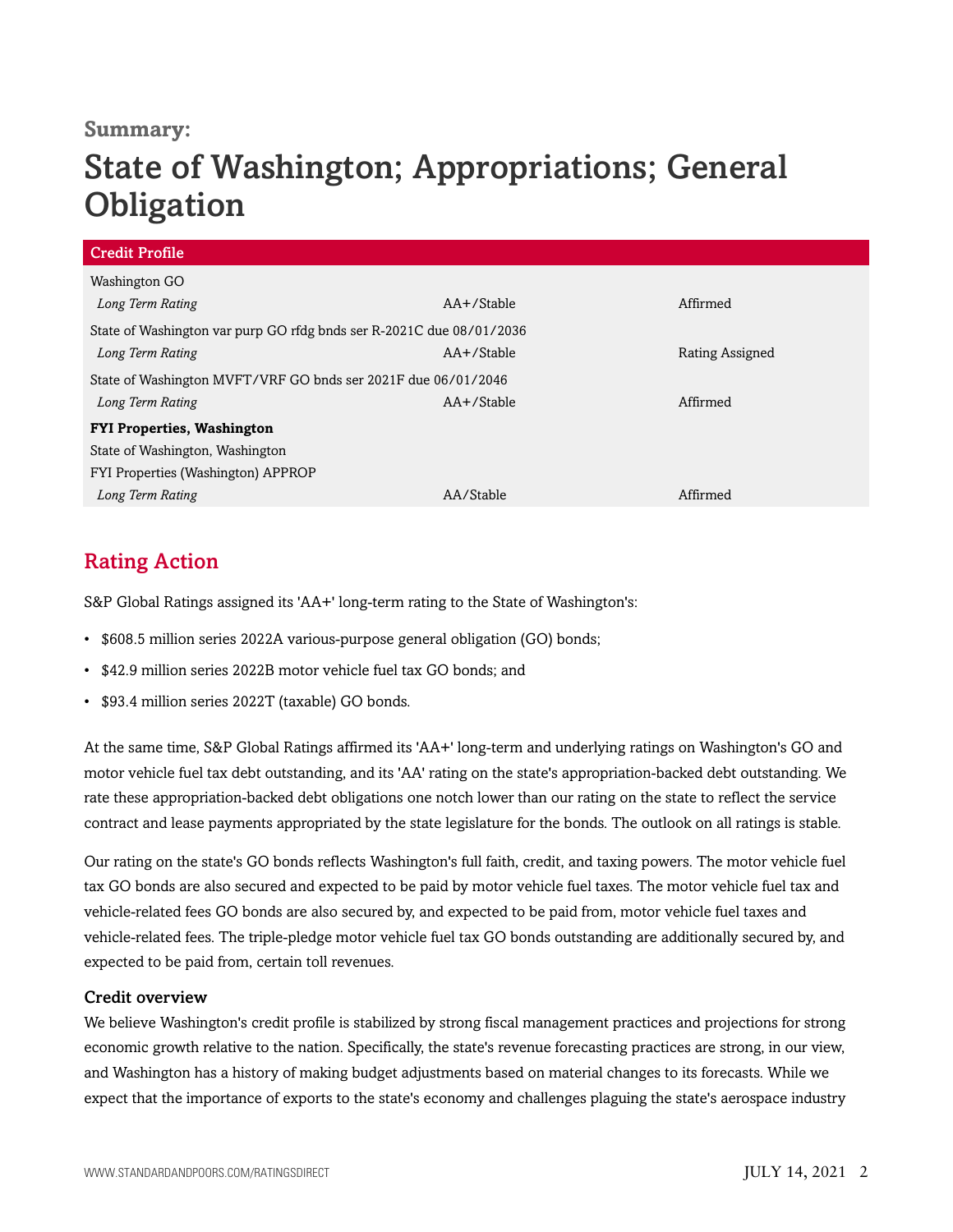could weigh on a meaningful recovery, we believe Washington will benefit from forecast stronger-than-average population and gross state product (GSP) growth in the medium term. Additionally, we anticipate the debt profile will remain relatively high but manageable, given the state's comparatively low pension and other postemployment benefit (OPEB) liabilities.

Washington closed a sizeable revenue shortfall of \$4.7 billion (8.9%) from its June 2020 near general fund revenue forecast--brought on by the COVID-19 pandemic--through a combination of higher-than-expected taxable economic activity, expenditure reductions, and reserve use. Notably, the state withdrew \$1.82 billion from its budget stabilization account during fiscal 2021 to support its budget, essentially depleting the account. While we believe the state's lack of a formal policy for its budget reserve level allows low balances to persist through protracted periods of economic and revenue softness, Washington has historically returned to operating surpluses and good budgetary reserve positions during expansionary phases of the economic cycle.

Washington's enacted budget for the fiscal 2021-2023 biennium totals \$58.8 billion for the state general fund and near general fund accounts (education legacy trust account, opportunity pathways account, and workforce education investment account). This represents \$6.9 billion, or 13.2% growth from the fiscal 2019-2021 biennium, which outpaces projected revenue growth of \$4.8 billion, or 9.1%, over the same period. Notable new revenue legislation supporting revenue growth includes a capital gains tax (\$415 million) and captive insurer tax (\$34 million). The state's budget stabilization account, which begins the year essentially empty, is expected to receive a \$543 million deposit to bring its balance to 1.8% of near general fund biennial expenditures in fiscal 2023, which we consider low. However, we consider the state's commitment to rebuilding the reserve account to be a positive credit factor.

Management reports that the average daily balance of the state treasury and treasurer's trust funds was \$11.2 billion in May 2021, which we consider a very strong 21.6% of budgeted fiscal 2019-2021 biennial general fund and near general fund expenditures. The funds' average daily balance has significantly increased in recent years, but management reports that balances have varied widely, generally ranging from \$3 billion to \$11 billion from 2006 to 2021.

The ratings reflect our view of Washington's:

- Sales tax-based revenue structure, which has demonstrated less sensitivity to economic cycles than income tax-reliant states;
- Strong financial policies and practices, including statutory provisions requiring that the state's biennial budget and projected subsequent two fiscal years' spending plans be balanced, which is key, given increasing expenditure pressures;
- High cost of housing, especially in key economic centers that could impede long-term growth prospects; and
- Moderately high debt burden across several measures, but relatively low unfunded pension and OPEB liability.

The stable outlook reflects our view of Washington's ability to maintain a strong financial position throughout changes in the business cycle. We believe the state's strong budgetary management and forecasting practices help insulate the Washington rating from its budgetary pressures. The state's legal requirements to enact budgets that are balanced--not only for the current biennium, but subsequent biennia--help provide a sustainable framework to facilitate structural balance throughout economic cycles. While we expect that significant upward pressure on spending originating in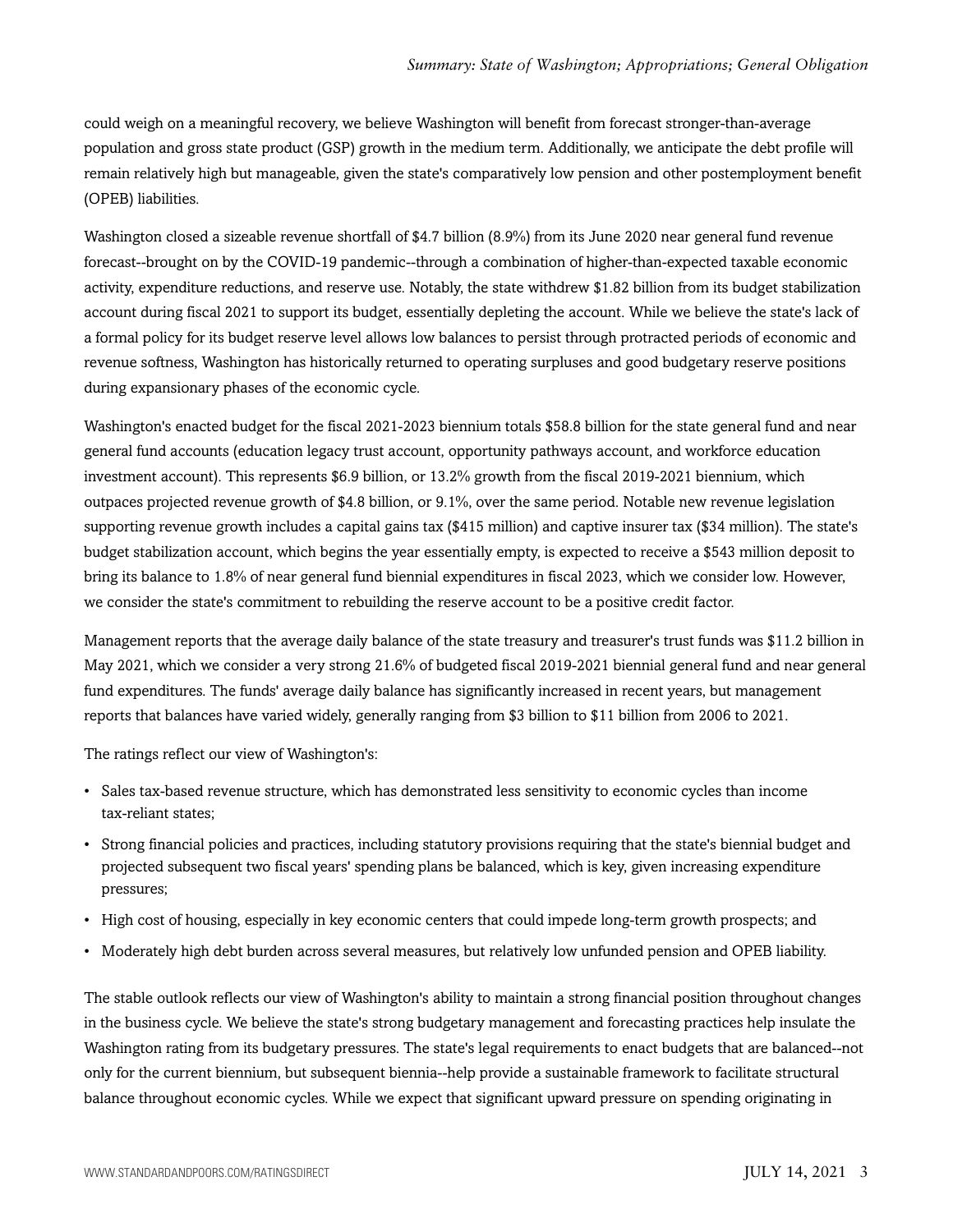legal- and voter-approved mandates over time will remain a soft point in the state's credit profile, we believe Washington's ability to enact budgets that are balanced--not only for the current biennium, but also project balance through the following biennium--helps facilitate a structural approach.

Based on the analytic factors we evaluate for states, we have revised our composite score for Washington to '1.7' from '1.6' on a four-point scale, whereby '1.0' is the strongest and '4.0' is the weakest.

For more information on our GO rating on the state, see our full analysis on the State of Washington, published Jan. 28, 2021, on RatingsDirect.

#### Environmental, social, and governance (ESG) factors

In our opinion, Washington's environmental risks are elevated, given a combination of exposure to rising sea levels along the state's vast coastline and risk of wildfires in its expansive forests. Washington, which has more than 3,000 miles of coastline, derives much of its economic activity from the Puget Sound region, which includes Seattle, Olympia, Tacoma, and Bremerton. Specifically, IHS Markit estimates half of the state's population and jobs are based in the area. Other areas of the state have experienced drought conditions for at least part of the year over the past decade, and officials expect dry conditions in summer months will likely persist in the decades ahead. Washington reports it has begun preparing for a changing climate by integrating consideration of such changes into decision-making; multiple state agencies have been tasked with studying the impacts of climate change on their areas of focus and the Economic and Revenue Forecast Council prepares a climate study on an annual basis.

<span id="page-3-0"></span>We view Washington's social and governance risks as in line with our view of the sector as a whole.

# Stable Outlook

#### Downside scenario

We could lower our rating on Washington if, in the face of budgetary pressure, lawmakers delay taking corrective action in addressing revenue shortfalls or rely extensively on one-time solutions to remediate budget gaps. In our view, budgetary pressure could arise from the newly enacted capital gains tax's legal challenges or inherent cyclicality, job losses in the state's aviation industry, or diminished flexibility stemming from maintenance of various voter-approved spending initiatives or court actions (such as increases to education funding following the resolution of the McCleary decision), among others. State policymakers' response--whether timely or structurally oriented--will likely dictate any effect on our rating on Washington. We could also lower the rating if Washington fails to replenish its budget stabilization account in a timely manner, or we feel the state lacks a realistic plan to rebuild its reserve profile.

#### Upside scenario

Although unexpected during our outlook horizon, we could raise the rating if growth in Washington's debt levels were to moderate, alongside sustainable growth in revenue that keeps pace with both the state's underlying economic growth rates and mandated costs originating from voter-approved initiatives that, to a degree, limit the state's budgetary flexibility.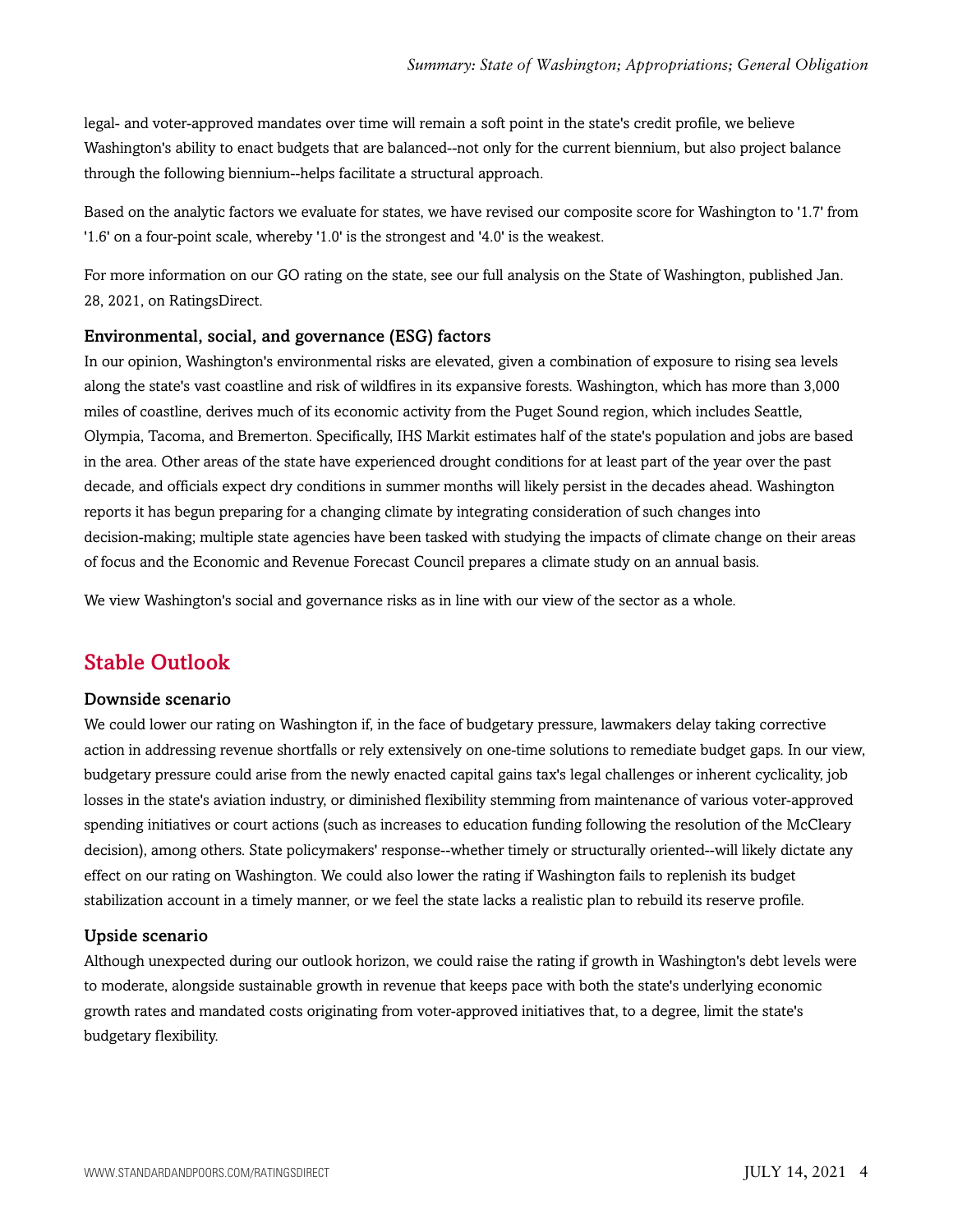# <span id="page-4-0"></span>Credit Opinion

#### Washington revenues running ahead of estimates following an uptick in economic activity

Washington's general fund revenue collections are running ahead of previous forecasts by \$1.239 billion (2.3%) through June 10, 2021. Officials note revenue collections have exceed prior expectations, due in part to a better-than-anticipated increase in taxable economic activity, especially in terms of retail sales.

The council's baseline forecast incorporates legislative changes reducing forecast general fund revenues by \$101 million in the fiscal 2021-2023 biennium and \$218 million in the fiscal 2023-2025 biennium. Officials disclose the largest change was a business and occupation tax credit, designed to partially offset the newly passed tax on capital gains.

The baseline projections also reflect The Boeing Co.'s announcement of significant reduction to employment across the company as well as the movement of some aircraft production from Washington to South Carolina. The forecast assumes Boeing is about two-thirds of the way through this process, and that most employment cuts going forward will be made in Washington. Specifically, Washington assumes aerospace employment will be 29,200 lower in December 2021 than in January 2020, a slight 2% decrease from the council's March 2021 forecast. Although we view Washington's economy as sensitive to swings in the state's aerospace industry, we believe the state's economy is well-diversified.

Upside risk to the forecast includes a faster-than-anticipated decline in COVID-19 cases, stronger-than-forecast consumer response to fiscal stimulus, and passage of additional infrastructure of stimulus legislation by congress. Downside risk could include more infectious COVID-19 variants leading to increased cases, thereby slowing the pace of recovery and higher-than-expected inflation stemming from slower supply chain recovery and growth in labor supply.

#### New tax on capital gains projected to boost state revenues, but facing legal challenges

Washington's governor recently enacted legislation that imposes an excise tax on the sale or exchange of long-term capital assets. The capital gains tax, which is effective Jan. 1, 2022, is only subject to individuals with capital gains of more than \$250,000 annually and is calculated as 7.0% multiplied by the state's calculation of adjusted capital gains. In our opinion, the tax introduces some additional cyclicality to Washington's revenue mix, given the state's dependence on its top taxpayers, as well as investment performance.

The enacted legislation directs revenues for children's education purposes to the education legacy trust account; the state considers the account to be near general fund, although it is separate from the general fund itself. The first payments are due to the state in April 2023 within the final quarter of the state's current biennium. Forecasters anticipate the tax will have a positive net revenue impact of \$415 million in the fiscal 2021-2023 biennium, which we consider to be relatively minor at 0.7% of projected near general fund revenues. In the following fiscal 2023-2025 biennium, the net revenue impact more than doubles to \$840 million, or 1.4% of projected near general fund revenues, since the tax is presumed to be effective for the entirety of the biennium. We note that in recent years, the state has dealt with education funding challenges while at the same time pursuing efforts to diversify its tax base.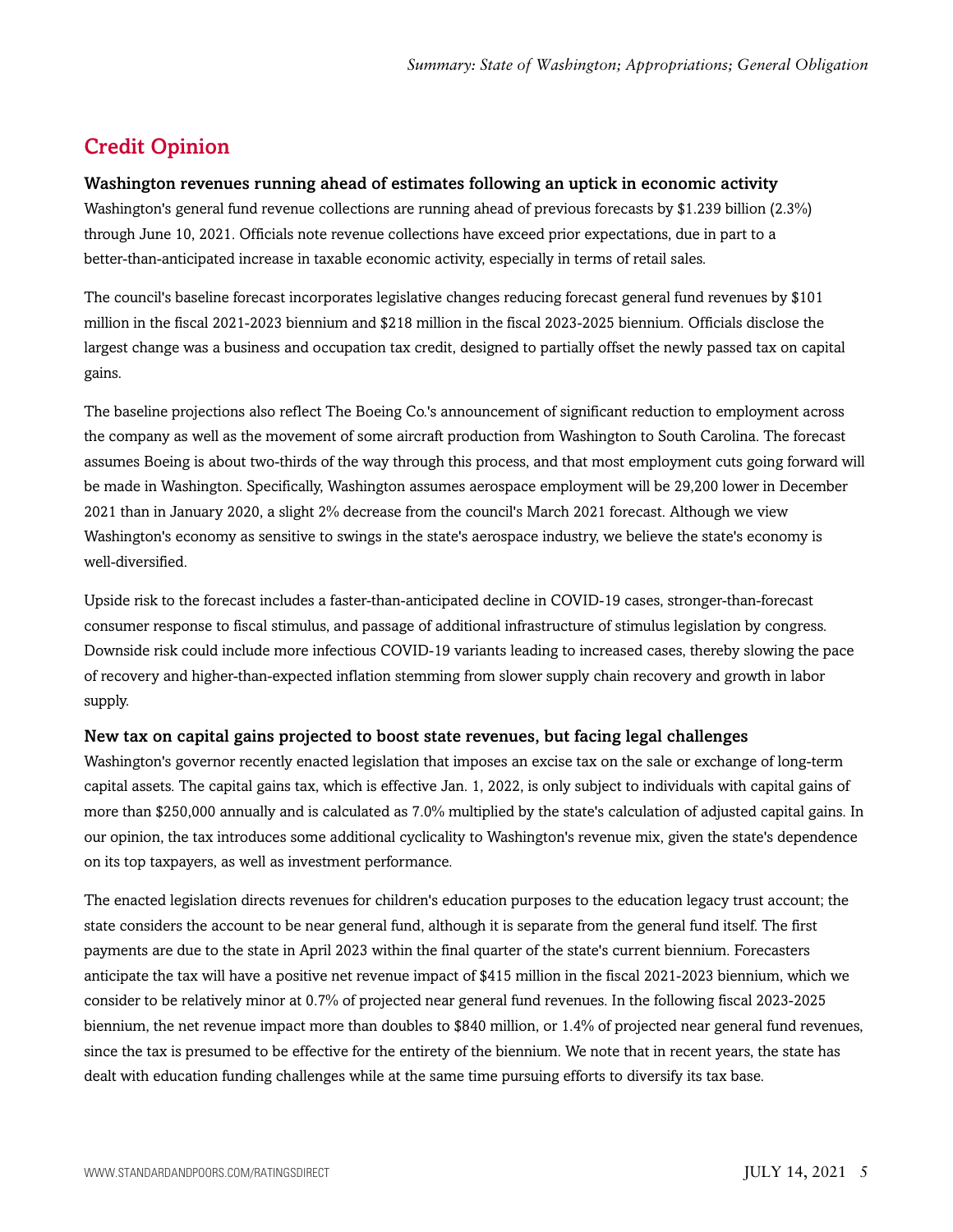The state is currently party to a lawsuit seeking to void the capital gains tax, based on claims it is an unconstitutional income tax. We understand the litigation could potentially halt collection of the tax at some point in the future. If this scenario were to occur, we believe it could challenge both the state's structural balance, given the inclusion of capital gains revenue in current forecasting, and the plan to rebuild its budget stabilization account. However, we believe the state's history of strong fiscal management will likely insulate the state's credit profile from this budgetary pressure, based on current forecasting, should it arise.

## <span id="page-5-0"></span>Related Research

• Through The ESG Lens 2.0: A Deeper Dive Into U.S. Public Finance Credit Factors, April 28, 2020

| Ratings Detail (As Of July 14, 2021) |                  |          |
|--------------------------------------|------------------|----------|
| Washington GO                        |                  |          |
| Long Term Rating                     | AA+/Stable       | Affirmed |
| Washington GO                        |                  |          |
| <b>Unenhanced Rating</b>             | AA+(SPUR)/Stable | Affirmed |
| Washington GO                        |                  |          |
| <b>Unenhanced Rating</b>             | AA+(SPUR)/Stable | Affirmed |
| Washington GO                        |                  |          |
| Long Term Rating                     | AA+/Stable       | Affirmed |
| Washington GO                        |                  |          |
| Long Term Rating                     | AA+/Stable       | Affirmed |
| Washington GO                        |                  |          |
| Long Term Rating                     | AA+/Stable       | Affirmed |
| Washington GO                        |                  |          |
| Long Term Rating                     | AA+/Stable       | Affirmed |
| Washington GO                        |                  |          |
| Long Term Rating                     | AA+/Stable       | Affirmed |
| Washington GO                        |                  |          |
| Long Term Rating                     | AA+/Stable       | Affirmed |
| Washington GO                        |                  |          |
| Long Term Rating                     | AA+/Stable       | Affirmed |
| Washington GO                        |                  |          |
| Long Term Rating                     | AA+/Stable       | Affirmed |
| Washington GO                        | AA+/Stable       | Affirmed |
| Long Term Rating                     |                  |          |
| Washington GO<br>Long Term Rating    | AA+/Stable       | Affirmed |
|                                      |                  |          |
| Washington GO<br>Long Term Rating    | AA+/Stable       | Affirmed |
|                                      |                  |          |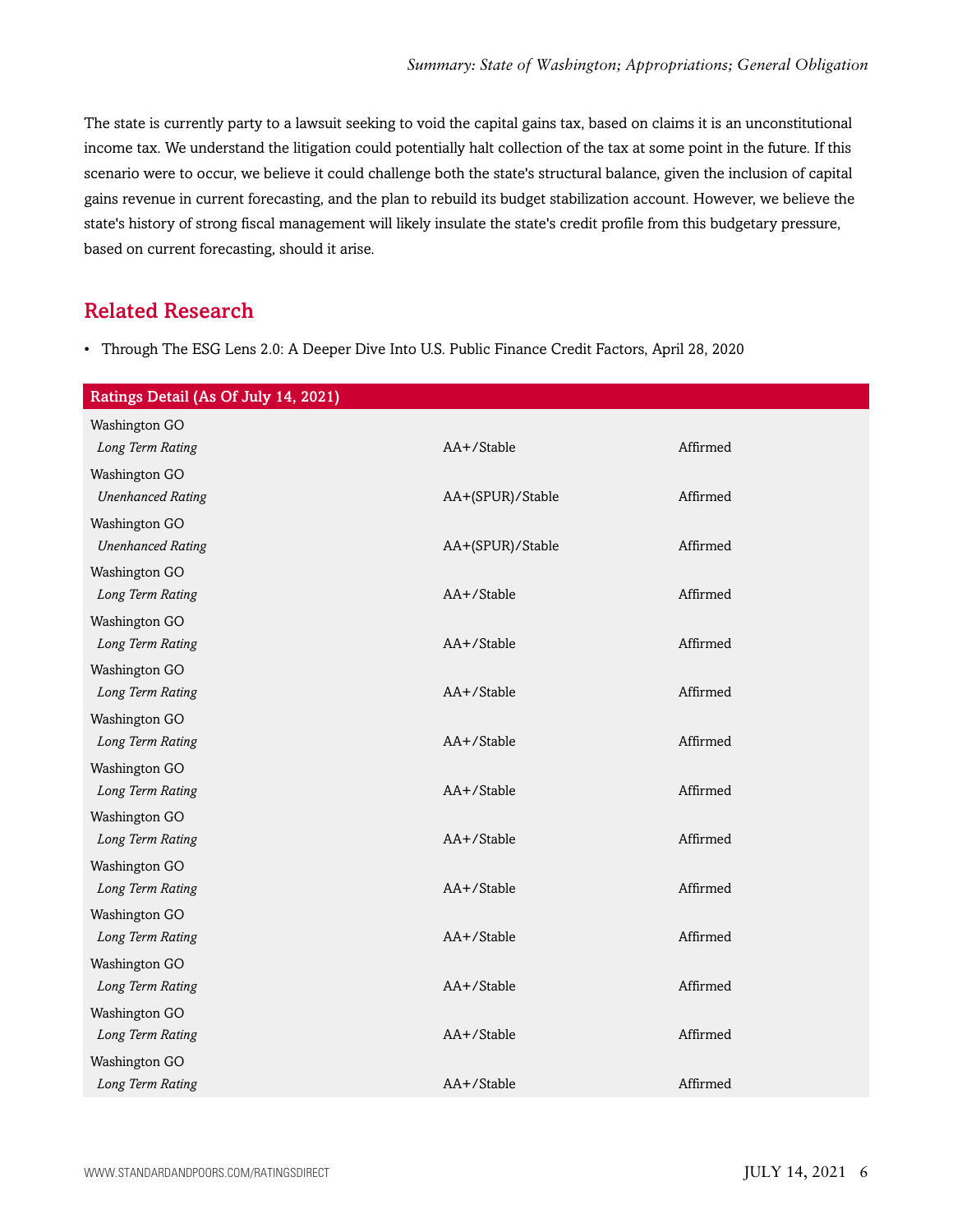| Ratings Detail (As Of July 14, 2021) (cont.) |                  |          |
|----------------------------------------------|------------------|----------|
| Washington GO                                |                  |          |
| Long Term Rating                             | AA+/Stable       | Affirmed |
| Washington GO                                |                  |          |
| Long Term Rating                             | AA+/Stable       | Affirmed |
| Washington GO                                |                  |          |
| Long Term Rating                             | AA+/Stable       | Affirmed |
| Washington GO                                |                  |          |
| Long Term Rating                             | AA+/Stable       | Affirmed |
| Washington GO                                |                  |          |
| <b>Unenhanced Rating</b>                     | AA+(SPUR)/Stable | Affirmed |
| Washington GO                                |                  |          |
| Long Term Rating                             | AA+/Stable       | Affirmed |
| Washington GO                                |                  |          |
| Long Term Rating                             | AA+/Stable       | Affirmed |
| Washington GO                                |                  |          |
| Long Term Rating                             | AA+/Stable       | Affirmed |
| Washington GO                                |                  |          |
| Long Term Rating                             | AA+/Stable       | Affirmed |
| Washington GO                                |                  |          |
| <b>Unenhanced Rating</b>                     | AA+(SPUR)/Stable | Affirmed |
| Washington GO                                |                  |          |
| Long Term Rating                             | AA+/Stable       | Affirmed |
| Washington GO                                |                  |          |
| Long Term Rating                             | AA+/Stable       | Affirmed |
| Washington GO                                |                  |          |
| Long Term Rating                             | AA+/Stable       | Affirmed |
| Washington GO                                |                  |          |
| Long Term Rating                             | AA+/Stable       | Affirmed |
| Washington GO                                |                  |          |
| Long Term Rating                             | AA+/Stable       | Affirmed |
| Washington GO                                |                  |          |
| Long Term Rating                             | AA+/Stable       | Affirmed |
| Washington GO                                |                  |          |
| Long Term Rating                             | AA+/Stable       | Affirmed |
| Washington GO                                |                  |          |
| Long Term Rating                             | AA+/Stable       | Affirmed |
| Washington GO                                |                  |          |
| Long Term Rating                             | AA+/Stable       | Affirmed |
| Washington GO                                |                  |          |
| Long Term Rating                             | AA+/Stable       | Affirmed |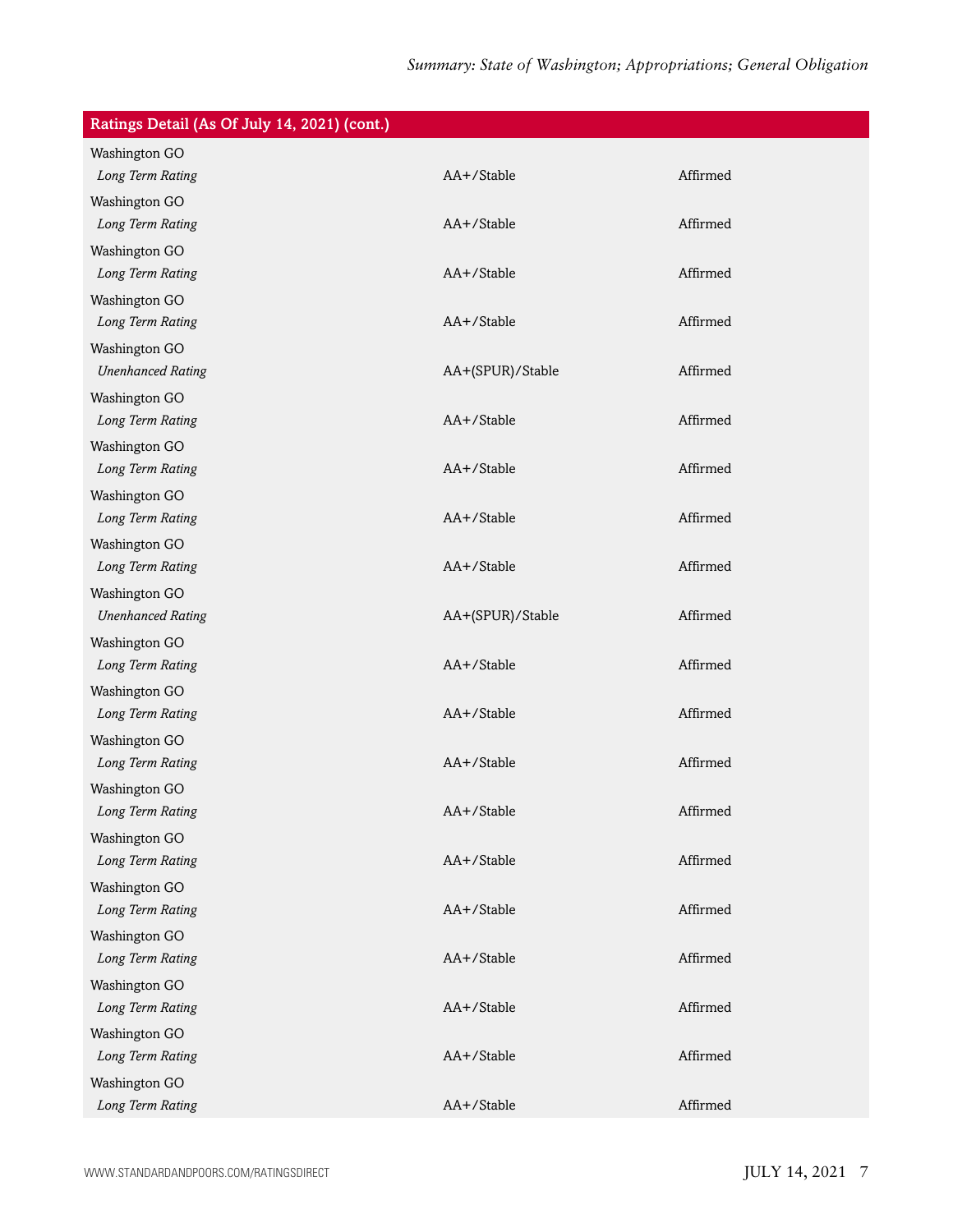| Ratings Detail (As Of July 14, 2021) (cont.) |                  |          |
|----------------------------------------------|------------------|----------|
| Washington GO                                |                  |          |
| Long Term Rating                             | AA+/Stable       | Affirmed |
| Washington GO                                |                  |          |
| Long Term Rating                             | AA+/Stable       | Affirmed |
| Washington GO                                |                  |          |
| Long Term Rating                             | AA+/Stable       | Affirmed |
| Washington GO                                |                  |          |
| Long Term Rating                             | AA+/Stable       | Affirmed |
| Washington GO                                |                  |          |
| Long Term Rating                             | AA+/Stable       | Affirmed |
| Washington GO                                |                  |          |
| Long Term Rating                             | AA+/Stable       | Affirmed |
| Washington GO                                |                  |          |
| Long Term Rating                             | AA+/Stable       | Affirmed |
| Washington GO                                |                  |          |
| Long Term Rating                             | AA+/Stable       | Affirmed |
| Washington GO                                |                  |          |
| Long Term Rating                             | AA+/Stable       | Affirmed |
| Washington GO                                |                  |          |
| Long Term Rating                             | AA+/Stable       | Affirmed |
| Washington GO                                |                  |          |
| Long Term Rating                             | AA+/Stable       | Affirmed |
| Washington GO                                |                  |          |
| Long Term Rating                             | AA+/Stable       | Affirmed |
| Washington GO                                |                  |          |
| Long Term Rating                             | AA+/Stable       | Affirmed |
| Washington GO                                |                  |          |
| Long Term Rating                             | AA+/Stable       | Affirmed |
| Washington GO                                |                  |          |
| Long Term Rating                             | AA+/Stable       | Affirmed |
| Washington GO                                |                  |          |
| Long Term Rating                             | AA+/Stable       | Affirmed |
| Washington GO                                |                  |          |
| Long Term Rating                             | AA+/Stable       | Affirmed |
| Washington GO                                |                  |          |
| Long Term Rating                             | AA+/Stable       | Affirmed |
| Washington GO (AMBAC)                        |                  |          |
| <b>Unenhanced Rating</b>                     | AA+(SPUR)/Stable | Affirmed |
| Washington GO (MBIA)                         |                  |          |
| <b>Unenhanced Rating</b>                     | AA+(SPUR)/Stable | Affirmed |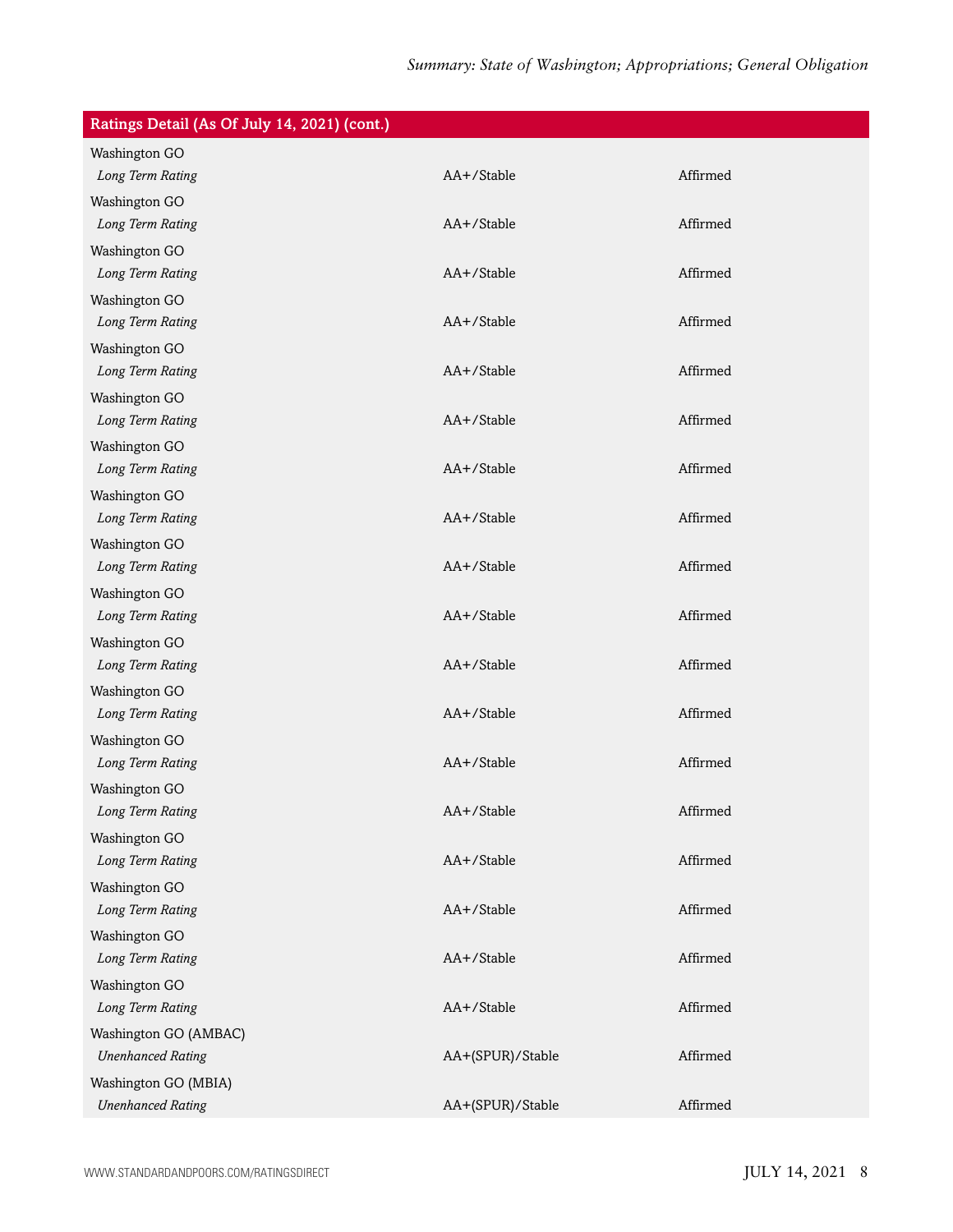| Ratings Detail (As Of July 14, 2021) (cont.) |                  |          |
|----------------------------------------------|------------------|----------|
| Washington GO (MBIA) (National)              |                  |          |
| <b>Unenhanced Rating</b>                     | AA+(SPUR)/Stable | Affirmed |
| Washington GO (SYNCORA GTY)                  |                  |          |
| <b>Unenhanced Rating</b>                     | AA+(SPUR)/Stable | Affirmed |
| <b>State of Washington, Washington</b>       |                  |          |
| State of Washington, Washington              |                  |          |
| Washington St Toll Facilities, Washington    |                  |          |
| Washington GO                                |                  |          |
| Long Term Rating                             | $AA + /$ Stable  | Affirmed |
| Many issues are enhanced by bond insurance.  |                  |          |

Certain terms used in this report, particularly certain adjectives used to express our view on rating relevant factors, have specific meanings ascribed to them in our criteria, and should therefore be read in conjunction with such criteria. Please see Ratings Criteria at www.standardandpoors.com for further information. Complete ratings information is available to subscribers of RatingsDirect at www.capitaliq.com. All ratings affected by this rating action can be found on S&P Global Ratings' public website at www.standardandpoors.com. Use the Ratings search box located in the left column.